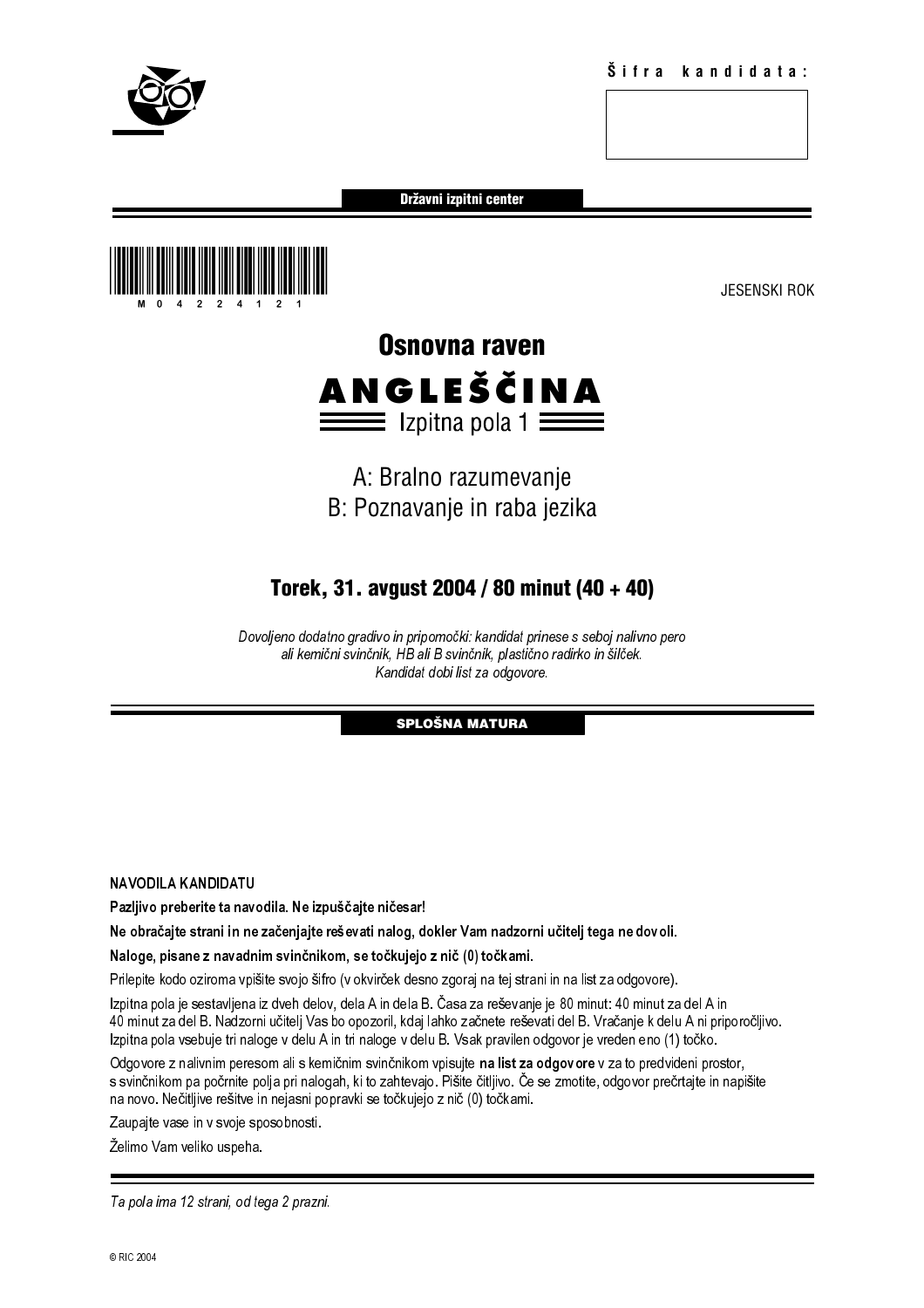# A: BRALNO RAZUMEVANJE (Čas reševanja: 40 minut)

**A: BRALNO RAZUMEVANJE** (Čas reševanja: 40 minut)<br>READING TASK 1: SHORT ANSWERS<br>Answer <u>In note form</u> in the spaces provided on the answer<br>Example:<br> $\mathcal{L}$  minute for the spaces provided on the answer<br>O. What is Group 7A Mark of *in note form* in the spaces pro<br>Example:<br>0. What is Group 7A trying to do?<br>**What time is it? V**<br>1. What is surprising about telling time?<br>2. Who is in charge of time standards?<br>3. What influences the speed of the Answer <u>in note form</u> in the spaces provided on the answer sheet.<br>Example:<br>
C. What is Group 7A trying to do?<br> **What time is it? Well, no one know**<br>
1. What is surprising about telling time?<br>
2. Who is in charge of time st Example:

# 0. What is Group 7A trying to do? **Define time**<br> **What time is it? Well, no one l**<br>
1. What is surprising about telling time?<br>
2. Who is in charge of time standards?<br>
3. What is used to balance the celestial time scale wit  $\frac{1}{2}$  in the set of  $\frac{1}{2}$  in the set of  $\frac{1}{2}$  in the set of  $\frac{1}{2}$  in the set of  $\frac{1}{2}$  in the set of  $\frac{1}{2}$  in the set of  $\frac{1}{2}$  in the set of  $\frac{1}{2}$  in the set of  $\frac{1}{2}$  in the set of  $\frac{1$  $\frac{1}{2}$  $\frac{1}{2}$  in the set of  $\frac{1}{2}$  in the set of  $\frac{1}{2}$  in the set of  $\frac{1}{2}$  in the set of  $\frac{1}{2}$  in the set of  $\frac{1}{2}$  in the set of  $\frac{1}{2}$  in the set of  $\frac{1}{2}$  in the set of  $\frac{1}{2}$  in the set of  $\frac{1$ What time is it? Well, no one knows for sure.

- 
- 
- 2. Who is in charge of time standards?<br>3. What influences the speed of the Eart<br>4. What is used to balance the celestial<br>5. How many time measuring systems d<br>6. What is used in air navigation to avoid<br>7. Who would be affec 3. What influences the speed of the Earth 4. What is used to balance the celestial<br>4. What is used to balance the celestial<br>5. How many time measuring systems<br>6. What is used in air navigation to avoid<br>7. Who would be affe
- 3. What is used to balance the celestial time<br>5. How many time measuring systems do w<br>6. What is used in air navigation to avoid co<br>7. Who would be affected by Klepczynski's
- 
- 4. What is used in air navigation to avoid confusion between different<br>4. What is used in air navigation to avoid confusion between different<br>4. Who would be affected by Klepczynski's solution? 5. What is used in air navigation to avoid confusion to avoid confusion to avoid confusion to avoid confusion to avoid confusion of  $\tau$ . Who would be affected by Klepczynski's solution?
- For the state in air navigation to avoid the confusion between different timescales.<br>7. Who would be affected by Klepczynski's solution? 7. Who would be affected by Klepczynski's solution?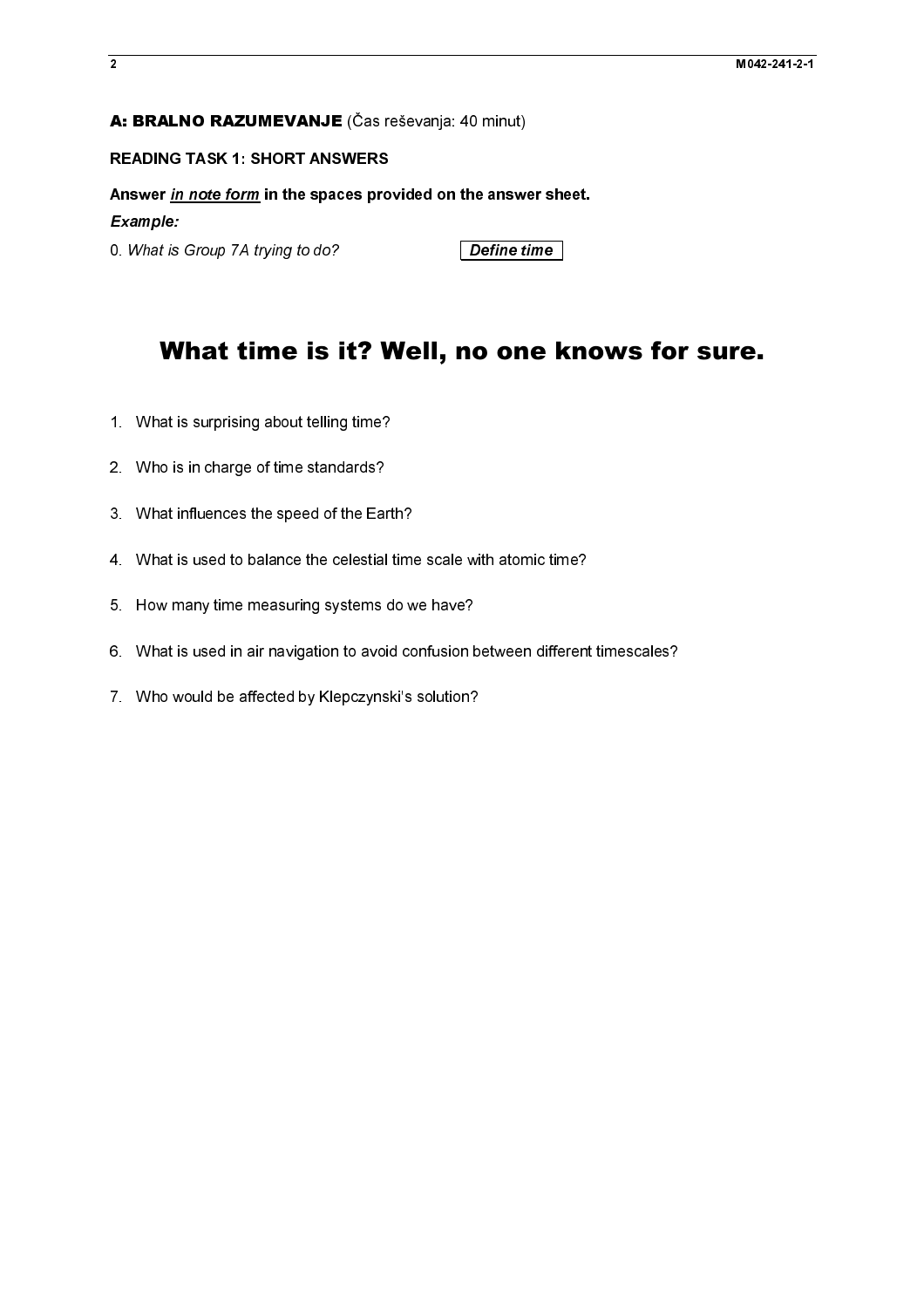# What time is it? Well, no one knows for sure.

Adapted from an article in The Guardian, 26 June 2003, by David Adam

Working Group 7A of the International Telecommunication Union may sound like an anonymous international committee like any other. But this is no quango of grey bureaucrats in greyer suits arguing over the desired colour of toilet paper. At the heart of this group's discussions is something of fundamental importance to anyone who has ever taken a second to fall in love or to score a goal: time itself, and how to define it.

Unbeknown to most people there is not a single accepted way of telling the time, but several different scales running concurrently. The differences are usually small, but the scales can be as much as 30 seconds apart and the gap between them is growing steadily.

"There's a possibility for danger. We should only have one type of timescale throughout the world," says Bill Klepczynski, a time expert.

The International Telecommunication Union ITU – the global body that agrees time standards – is taking the issue seriously, and has set up the working group to advise it what to do. "We're trying to gather data on how people are using time, what sort of problems they have and whether or not a contiguous timescale would be beneficial," says Ron Beard, who heads the group.

But the plans have not pleased everyone, and arguments about the best way forward are rattling the usually steady world of timekeeping.

The problem arises because the Earth cannot keep time as accurately as modern atomic clocks, which count the steady shaking of atoms. These atomic clocks replaced the motion of the Earth as the world's official timekeeper in 1967. The pull of the moon is gradually slowing our planet down, so every now and then our clocks are halted for a second to let it catch up.

The first of these "leap seconds" was introduced in 1972, mainly as a favour to astronomers and others who still relied on the old-style celestial time. A further 31 leap seconds have been added since, most recently on December, 31 1998.

And that would be that, were it not for the fact that the precise timekeeping offered by atomic clocks is now becoming widely available – most commonly through the satellite global positioning system used for navigation. To add to the confusion, GPS uses yet another timescale.

It includes the leap seconds added until the GPS clock was set in 1980, but has ignored those added since. This means GPS time is now running 13 seconds ahead of coordinated universal time – which includes all added leap seconds and to which most clocks on Earth are set – but is some 19 seconds behind international atomic time, which is based on atomic clocks and ignores leap seconds.

This multiplicity of timescales is increasingly dangerous. "We need to go to a uniform timescale," Mr Klepczynski says. "When you have these planes navigating and flying around, what time system do you use to coordinate everything?"

Widening gaps between the GPS time used by aircraft navigation systems and the time used on the ground could generate confusion between a plane's reported and actual position, he says, and so increase the risk of a collision.

Computer software converts between the different timescales used. "But if anybody ever makes a mistake there's going to be a big problem," Mr Klepczynski says. His solution is to scrap the leap second, effectively merging atomic time and universal time.

One group opposed to the scrapping of the leap second are astronomers, whose sensitive telescopes still rely on time set by the Earth's rotation. Switching to atomic time would throw their instruments out of kilter, and leave them facing costly upgrades.

Changing the system could store up problems for our descendants. Without the braking effect of leap seconds, our clocks would steadily run faster and faster than the Earth's rotation, with the effect that the sun would rise later and later in the morning.

What time is it? It could be a while yet before we know for sure.

© The Guardian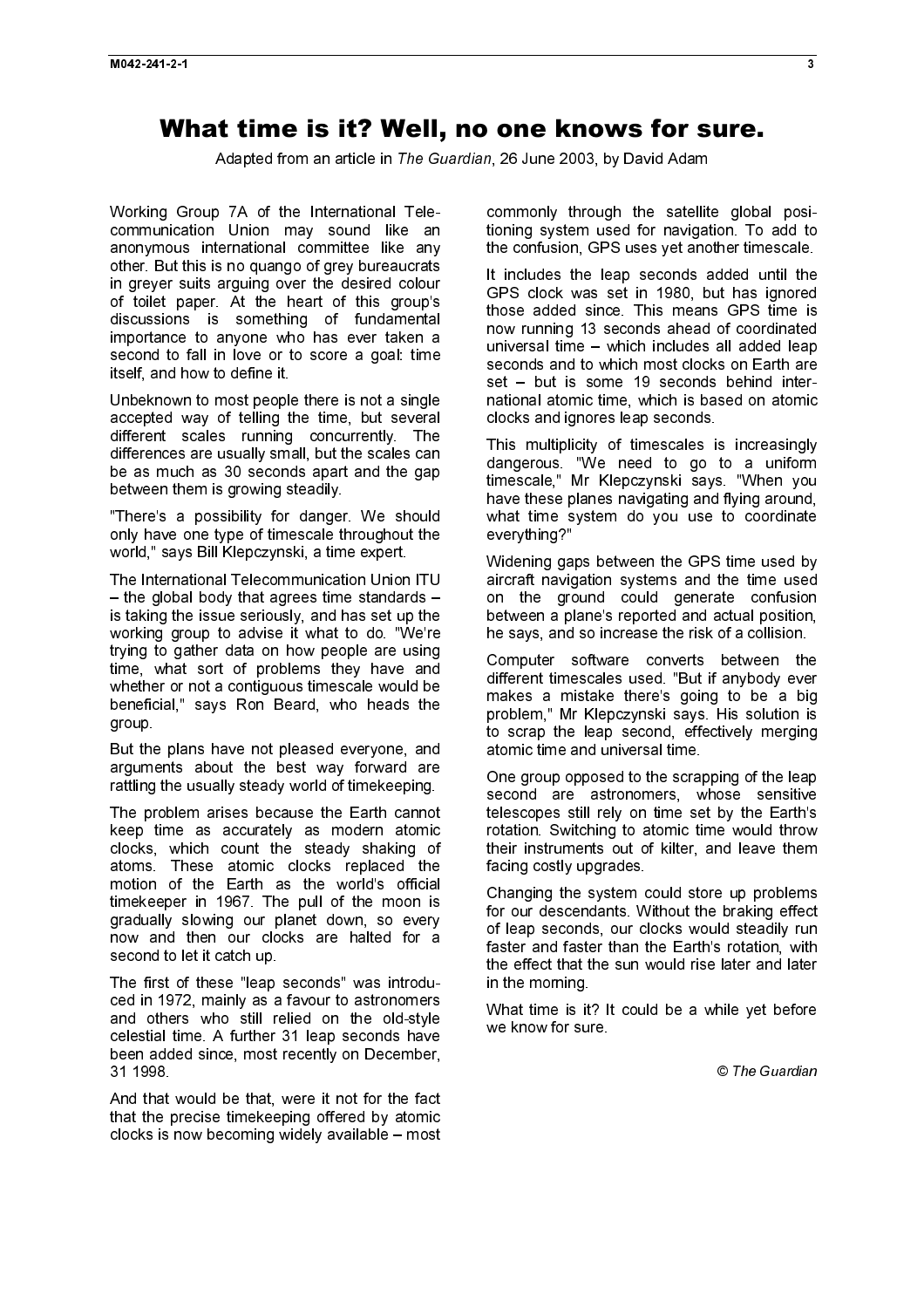# READING TASK 2: MATCHING (Paragraphs and Statements)

Match all statements 1–10 with paragraphs from A–H.

MORE THAN ONE STATEMENT may refer to THE SAME PARAGRAPH.

# Write your answers on the answer sheet and shade in the appropriate circle.

# *Example:*

0. Haddon's novel The Curious Incident of the Dog in the Night-time has caught filmmakers' **Autistic differences**<br>
1. Haddon is going to schild it is paintings.<br>
2. The author of the article likes Haddon's novel.<br>
3. Haddon helped the disabled in different parts of Britian.<br>
4. Haddon liked mathematics<br>
5. The C attention  $|0\rangle$  $\overline{A}$ 

# Autistic differences

- 1. Haddon is going to exhibit his paintings.
- 2. The author of the article likes Haddon's novel.
- 2. The author of the article likes Haddon's r<br>3. Haddon helped the disabled in different r<br>4. Haddon liked mathematics.<br>5. The Curious Incident of the Dog in the N<br>6. The novel's main character, Christopher,<br>7. Haddon's un 2. Haddon helped the disabled in different parts c<br>
2. Haddon liked mathematics.<br>
2. The Curious Incident of the Dog in the Night-tin<br>
3. The curious Incident of the Dog in the Night-tin<br>
3. The novel's main character, Chr 3. Haddon helped the disabled in different parts of Britian.
- 4. Haddon liked mathematics.
- 5. The Curious Incident of the Dog in the Night-time is being published in many countries.
- 4. Haddon liked mathematics.<br>5. The Curious Incident of the Dog in the Night-time is bein<br>6. The novel's main character, Christopher, has a talent for<br>7. Haddon's university days in Oxford were unsuccessful.<br>8. Haddon trie 5. The novels main character, Christopher, has a talent for maths.<br>
7. Haddon's university days in Oxford were unsuccessful.<br>
8. Haddon tries to put himself into other people's shoes.<br>
9. Haddon has many talents.<br>
10. Hadd 6. The novel's main character, Christopher, has a talent for maths.
- 7. Haddon's university days in Oxford were unsuccessful.<br>8. Haddon tries to put himself into other people's shoes.<br>9. Haddon has many talents.<br>10. Haddon got an inspiration for the novel from a picture. 7. Haddon's university days in Oxford were unsuccessful.
- 8. Haddon tries to put himself into other people's shoes.
- attention. 0. A<br>
1. Haddon is going to exhit<br>
2. The author of the article<br>
3. Haddon helped the disal<br>
4. Haddon liked mathemati<br>
5. The Curious Incident of<br>
6. The novel's main charac<br>
7. Haddon's university days<br>
8. Had 9 Haddon has many talents.
- 5. The Curious Incident of the<br>6. The novel's main character,<br>7. Haddon's university days in<br>8. Haddon tries to put himself i<br>9. Haddon has many talents.<br>10. Haddon got an inspiration fo 8. Haddon tries to put himself into other people's shoes.<br>9. Haddon has many talents.<br>10. Haddon got an inspiration for the novel from a picture. 9. Haddon has many talents.<br>10. Haddon got an inspiration for the novel from a picture. 9. Haddon got an inspiration for the many talents. 10. Haddon got an inspiration for the novel from a picture. 10. Haddon got an inspiration for the novel from a picture.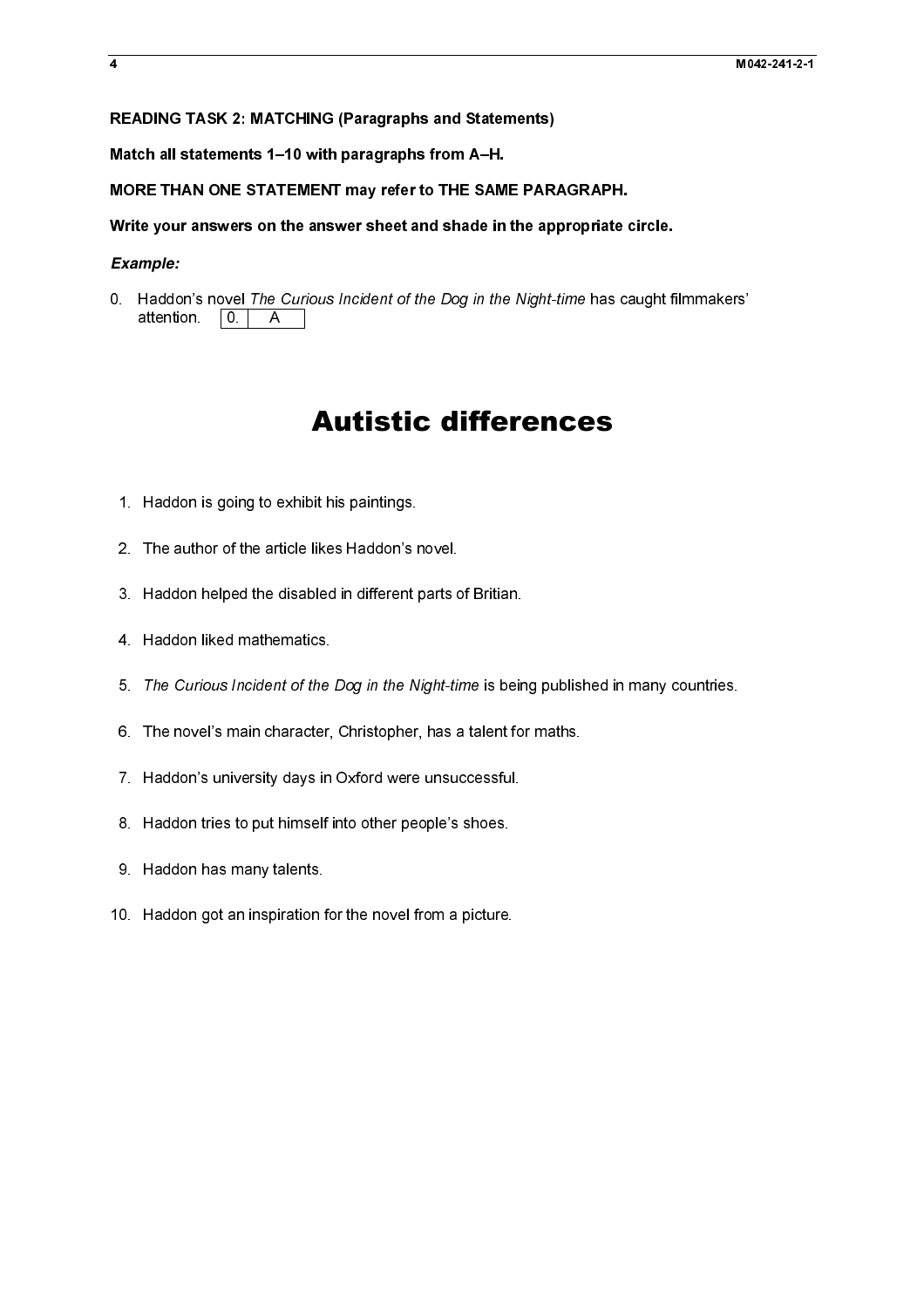# Autistic differences

Adapted from an article in The Observer Magazine, 27 April 2003, by Kate Kellaway

The front door opens before I knock, and I'm halfway down the hall of Mark Haddon's house, in Oxford.The reason for meeting him is his novel: The Curious Incident of the Dog in the Night-time, about Christopher, a boy with Asperger's syndrome. It is being published twice over, like a double helping of good news, as a crossover book for adults and for teenagers. Film rights have been sold in a joint deal to Warner Brothers/ Heyday Films/Brad Pitt and Brad Grey. Steve Kloves (author of the Harry Potter screenplays) is in negotiations to write and direct. The novel has sold to every country you could think of (and one or two you would not) and all this before it has even been reviewed over here.

# R

- for Miete whise ers to and r Both wist thus in its community of the strict of the whise which is in the whise the whise the whise the whise the whise the whise the whise in the strict of the strict of the strict of the s The Curious Incident of the Dog in the Night-time,<br>about Christopher, a boy with Asperger's<br>about Christopher, a boy with Asperger's<br>cyndrone. It is being published twice over, like a<br>double helping of good news, as a cro thivis truian on is: is on of the anti-lead of the still drawing in the still and is a still on the still on the still on the still on the still on the still on the still on the still on the still on the still on the still An advance puff from Arthur Golden (author of Memoirs of a Geisha) advises readers to buy two *Memoirs of a Geisha*) advises readers to buy two<br>copies as 'you won't want to lend yours out'. Olive<br>Sacks – who knows as much about autism as<br>anyone – praises its bifilliance and insight into the<br>autistic mind, finding copies as 'you won't want to lend yours out'. Oliver Sacks – who knows as much about autism as anyone – praises its brilliance and insight into the autistic mind, finding it 'moving, plausible and very funny'. I agree with all this: the book gave me that rare, greedy feeling of: this is so good I want to read it all at once but I mustn't or it will be over too soon. Haddon pulls off something extraordinary: in his narrator's literal view of the world, he finds a kind of beauty. He respects Christopher's strange take on life, his mathematical virtuosity, his devotion to his pet rat – and makes 'normal' people seem sometimes exorbitantly, pointlessly over-complicated and untruthful.

Haddon published his first book at 22 and has produced a variety of children's literature. He has worked as an illustrator and cartoonist and has written two plays for Radio 4, most recently Coming Down the Mountain, a cliffhanger in every sense. He is a poet (short-listed a couple of times for the Arvon prize). He is a painter (now getting together 30 paintings for a show in Oxford). He has won two Baftas for a children's BBC drama, Microsoap

- st ildr and tail is a is a is a in the discussional population of the state of the state of the state of the state of the state of the state of the state of the state of the state of the state of the state of the state Coming Down the Mountain, a cliffhanger in every<br>sense. He is a poet (short-listed a couple of times<br>for the Arvon prize). He is a painter (now getting<br>together 30 paintings for a show in Oxford). He<br>has won Baftas for a c Microsoap.<br>In his study,<br>Haddon exp<br>about autisr<br>came into h<br>stabbed wit<br>the dog funn<br>incredibly fla<br>loved that v<br>wards as its<br>become a d un dire<br>berid direr<br>ld crk<br>yo ss<br>oplistc<br>isc In his study/studio, surrounded by pots of oil paint Haddon explains that he did not set out to write about autism. The book began when a picture came into his mind: a wild cartoon of a dead dog stabbed with a garden fork. 'I found the image of the dog funny but only if you describe it in an incredibly flat, emotionless voice. I decided I loved that voice – Christopher came along afterwards as its owner.' Christopher then decides to become a detective and discover who killed the dog. Е

Haddon is interested in 'all sorts of disability'. He worked as a community service volunteer, looking after a recalcitrant evangelical Christian with multiple sclerosis in Scotland. He worked at an adult training centre in north London with people many of whom would now be diagnosed as autistic. He quickly learnt that the main problems in their lives were just like ours: 'sex, money, housing – particularly sex'.

He is 'ineluctably drawn' to books and newspaper articles about depression and schizophrenia, and plans to write a radio play about manic depression. Why? 'I'm really interested in what goes on in other people's minds, and if they are particularly strange or off kilter it is even more interesting. People think of writing as a wafty, vague profession. But I sit around a lot thinking of what it might be like to be other people, and eventually you get there.'

# c

He remembers himself as a 'depressed and anxious child, with an oversensitivity to everything, an uneasiness in my own skin'. It is hard to believe now, I say, looking at him. 'I am much more confident, although I still have industrial-strength mood swings,' he says. At Oxford he read English 'but only by the skin of my teeth' – maths had been his thing. He had a precocious talent for it, taking his first A-level at 16. But he decided he was a 'sensitive artist'. 'I didn't want to go round with an orange quilted Parka<sup>'</sup>

# H

Adapte from an article in The Observer Magazine, 27 April 2003, by Kate Kellaway<br>
don near have been considered in the Madam in the Madam in the Madam in the Madam in the Madam in the Madam in the Madam in the Madam in th Ialseliant ovttex Flora «alliniant of is er Gississint Hingsdithiniantediction goode stamment as it busic in the stamment of the controller of the stamment of the controller of the stamment of the controller of the contro to a valish of the Gosters where a king of the determination and a valish of the state of the state of the state of the state of the state of the state of the state of the state of the state of the state of the state of t In this working of the same of the same of the same of the same of the same of the same of the same of the same of the same of the same of the same of the same of the same of the same of the same of the same of the same of H "Perhaps it was the wrong decision: Oxford was a washout. The three years was rather like turning an oil tanker around. I did nothing. I was in a chrysalis state, trying to think who I was and what I wanted to do." In one sense, he already knew. He was 16 when he decided to become a writer. He had read almost no fiction as a child but, at 12 or 13, consumed Lord of the Rings on a Bank or 13, consumed *Lord of the Rings* on a Bank<br>Holiday weekend, reading '300 pages a day, ly<br>on a sofa, completely incommunicado'. He wa<br>'overwhelmed'. Then he decided – 'for some re<br>son I don't entirely understand' – to mo Holiday weekend, reading '300 pages a day, lying on a sofa, completely incommunicado'. He was 'overwhelmed'. Then he decided – 'for some reason I don't entirely understand' – to move on to adult books and read Camus's The Outsider adult books and read Camus's *The Outsider*.<br>He had no idea why it was meant to be such a<br>good book. 'I did not get it at all.' He tried to g<br>back to children's books but 'the spell had bee<br>broken. I couldn't lose myself a He had no idea why it was meant to be such a good book. 'I did not get it at all.' He tried to go back to children's books but 'the spell had been broken. I couldn't lose myself again. And I think that started the urge to become a writer.

© The Observer Magazine © The Observer Magazine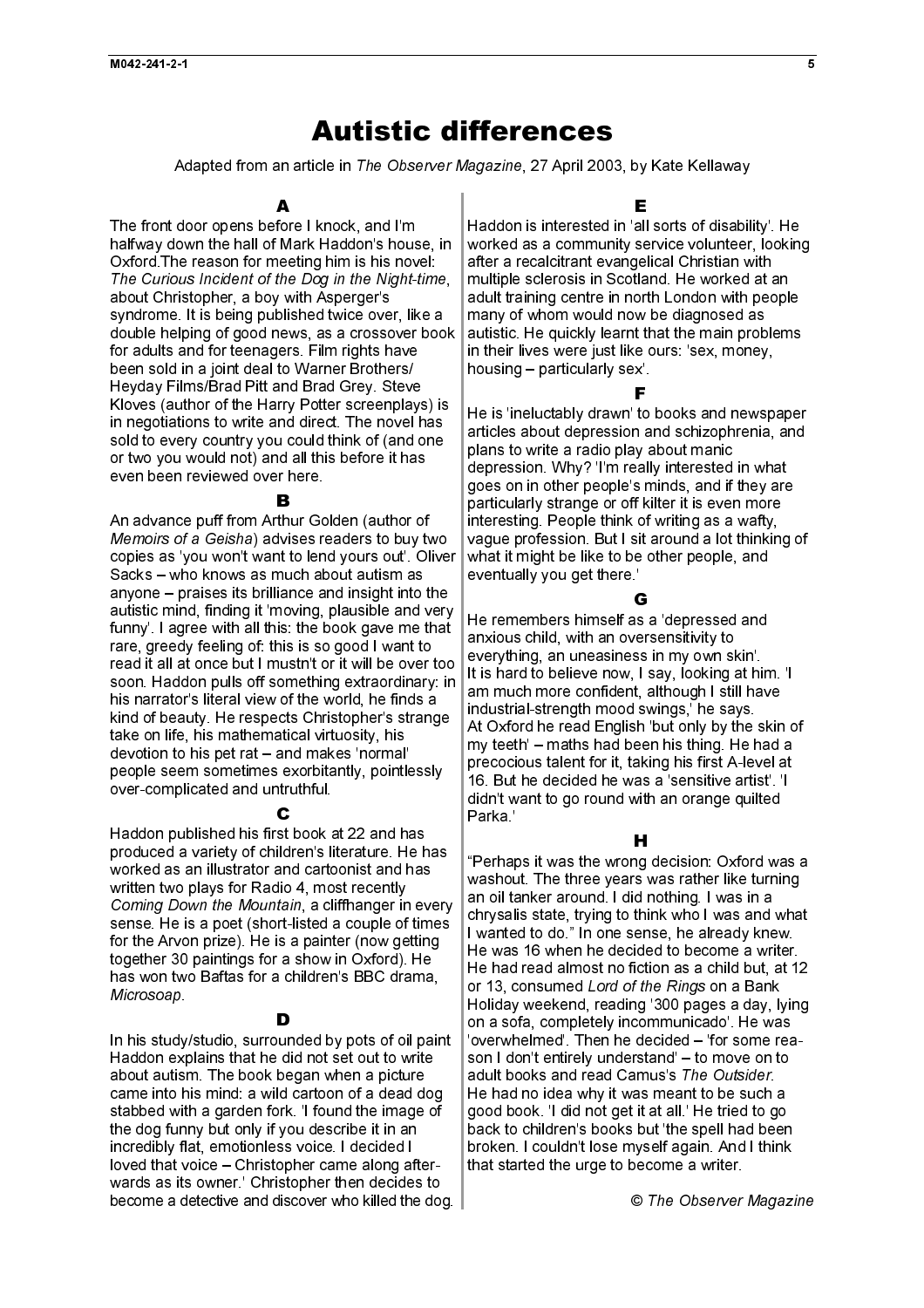# READING TASK 3: TRUE / FALSE / NOT GIVEN

Decide whether the following statements are TRUE / FALSE or NOT GIVEN.

Tick  $(\checkmark)$  the appropriate column on your answer sheet and shade in the appropriate circle. *Example:* 

0. Highly valued plants were found in the remote regions of Ecuador.

# 0. Highly valued plants were found in the remote regions of Ecuador.<br>
The hidden treasuring<br>
1. Lou Jost graduated from Yale University.<br>
2. Jost's collection of orchids is unique<br>
3. A lot of sunlight is essential for orc **The hidden treasure**

- 1. Lou Jost graduated from Yale University.
- 2. Jost's collection of orchids is unique.
- 3. A lot of sunlight is essential for orchids to grow.
- 4. It is feared that all endemic plants in Ecuador will disappear.
- 5. Jost is successful in finding new sorts of orchids.
- 6. Jost's discoveries chalenge the accepted theories about the development of endemic plants.
- 7. Jost thinks it is possible for endemic orchids to grow elsewhere.
- 8. It is believed that some endangered plants might survive global warming.
- 9. When exploring some regions, scientists were attacked by Shuar Indians.
- 10. 19th century discoveries inspire Jost to continue his exploration.

| c. | NG. |
|----|-----|
|    |     |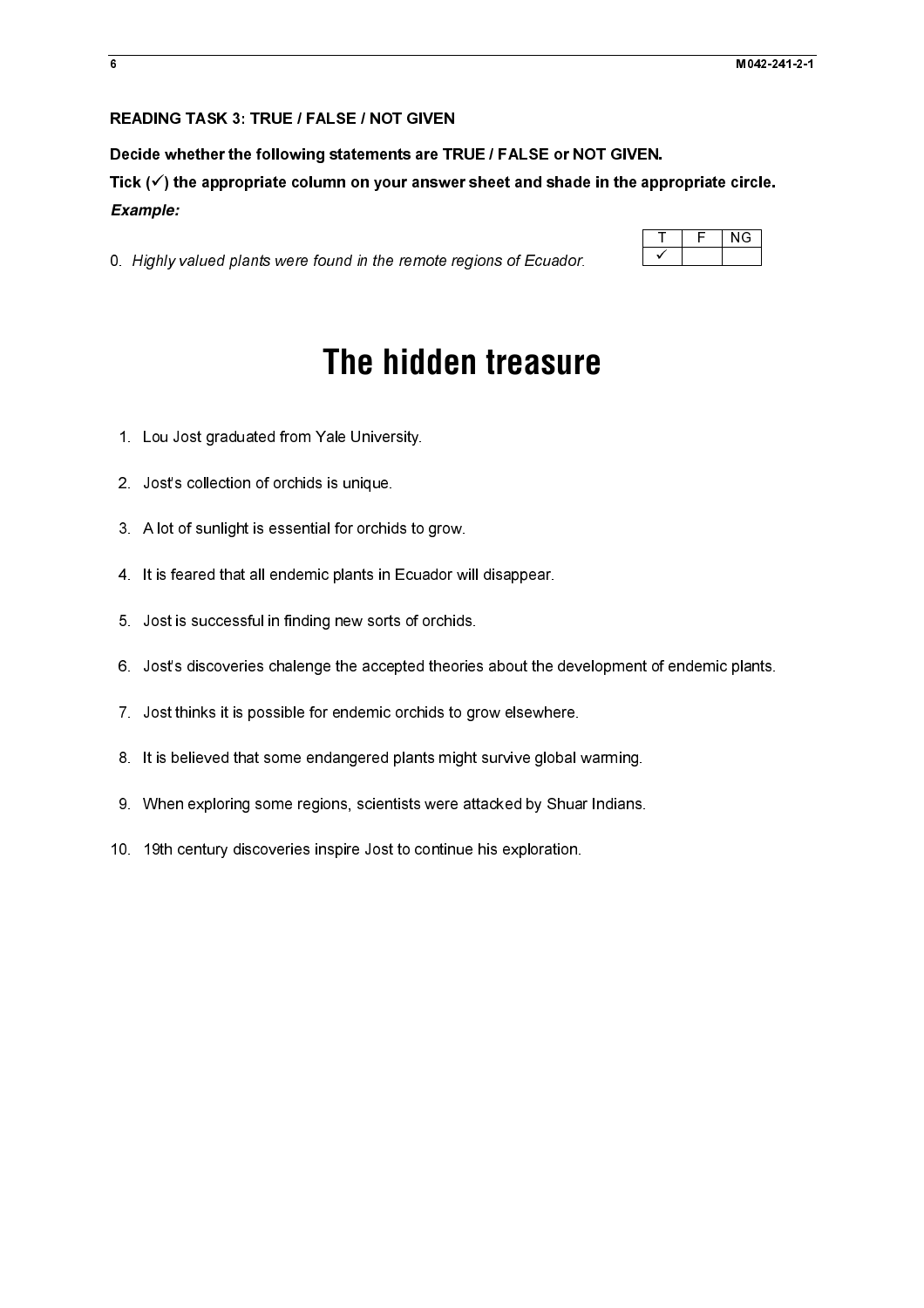# **The hidden treasure**

Adapted from the article in The Guardian, 7 May 2003, by Fred Pearce

High in the Andean mountains of Ecuador are cloud-covered mountains that no satellite has ever observed and no cartographer has ever mapped. Up there somewhere, the Incas are said to have hidden their treasure when the Spanish came calling half a millennium ago. Bounty hunters have so far failed to find the hoard. But Lou Jost, a US scientist and botanical adventurer, claims to have discovered the mountains' real ecological El Dorado – its vast collection of endemic orchids. His findings are changing our understanding of how and why plant species unique to particular localities survive.

Jost has spent six years living in the Ecuadorian Andes, collecting dozens of new orchid species in the remote cloud forests and valleys. He operates alone, without the help of any academic body. His tiny greenhouse, on the roof of his apartment in Banos, harbours a collection of plants found nowhere else on the planet. Most of his collection comes from the watershed of the River Pastaza, which carves through the Andes and down into the Amazon rainforest. The valley has more endemic orchids than anywhere else on the world. The Pastaza valley is the deepest and straightest in the eastern Andes. Every afternoon a hot wind blows in from the Amazon, bringing huge volumes of moisture that evaporates to form near-permanent clouds over the mountain ridges that flank the valley. In these wet, sunless environments, dozens of species of orchids have evolved, often with flowers so fragile that they would collapse in minutes anywhere else.

''Each species seems to specialize in a particular combination of rain, mist, wind, and temperature,'' says Jost. Some grow by thousand on a single ridge, but disappear just a few metres below the top. Ecuador is a hot spot for plants. Peter Jorgensen of the Missouri Botanical Gardens reported in the journal Science last November that current records show more than 4,000 species native to a country the size of Nevada, with four out of five species threatened with extinction. The Pastaza valley is the heartland of that diversity.

Jost has identified 90 endemic orchids around the valley during six years' study. On one red-letter day recently, he found four new species of Teagueia orchids in a single patch of moss on Mount Mayordomo. That single find

raised the number of known Teagueia species from six to ten. And since that day, he has found another 16 long, creeping Teagueia orchids on the mountain.

Meanwhile, he and other botanists have found 197 unique plant species in all in the Pastaza valley – more than the 180 found on Ecuador's other biological treasure house, the Galapagos Islands. ''The Galapagos is fully studied, but up here we have huge areas that have never been explored.'' The rarest orchids are no shrinking violets in their own habitat. ''High in the clouds, you come across whole areas of forest smothered in a single species of orchid that exists nowhere else on Earth. It is amazing.''

Jost believes that his findings conflict with conventional thinking about the evolution of endemic plants. ''The usual view is that endemism is caused by geographical isolation: the plants could grow elsewhere, but they cannot escape the confines of their single habitat. That's not true for these orchids," he says. They have tiny, dust-like seeds that can spread easily.

But the colonizations fail because they literally cannot grow anywhere else.

This might be good news for the survival of biodiversity if, as expected, the planet warms in the coming decades. Many endangered plants may be better at seeking new territory than botanists previously thought. But the question remains: if they are so picky about climate, will they find anywhere suitable to go? A widely respected and published botanical Indiana Jones, Jost is never happier than when clambering through the bone-chillingly cold, damp Andean valleys. As he says, ''The only way to discover the botanical secrets up there is to walk every ridge and valley.''

Some parts are guarded by Shuar Indians, descendants of the Inca gold-hoarders. But most are empty, except for the occasional mountain tapir and spectacled bear. ''There are mountain ridges here that no scientist has ever visited,'' Jost says. But whether braving bears, frostbite or belligerent locals, he rejoices in following in the footsteps of his hero, the 19thcentury English botanist Richard Spruce, who trekked through the Pastaza valley in the 1850s. He discovered ferns and liverworts that nobody has seen since.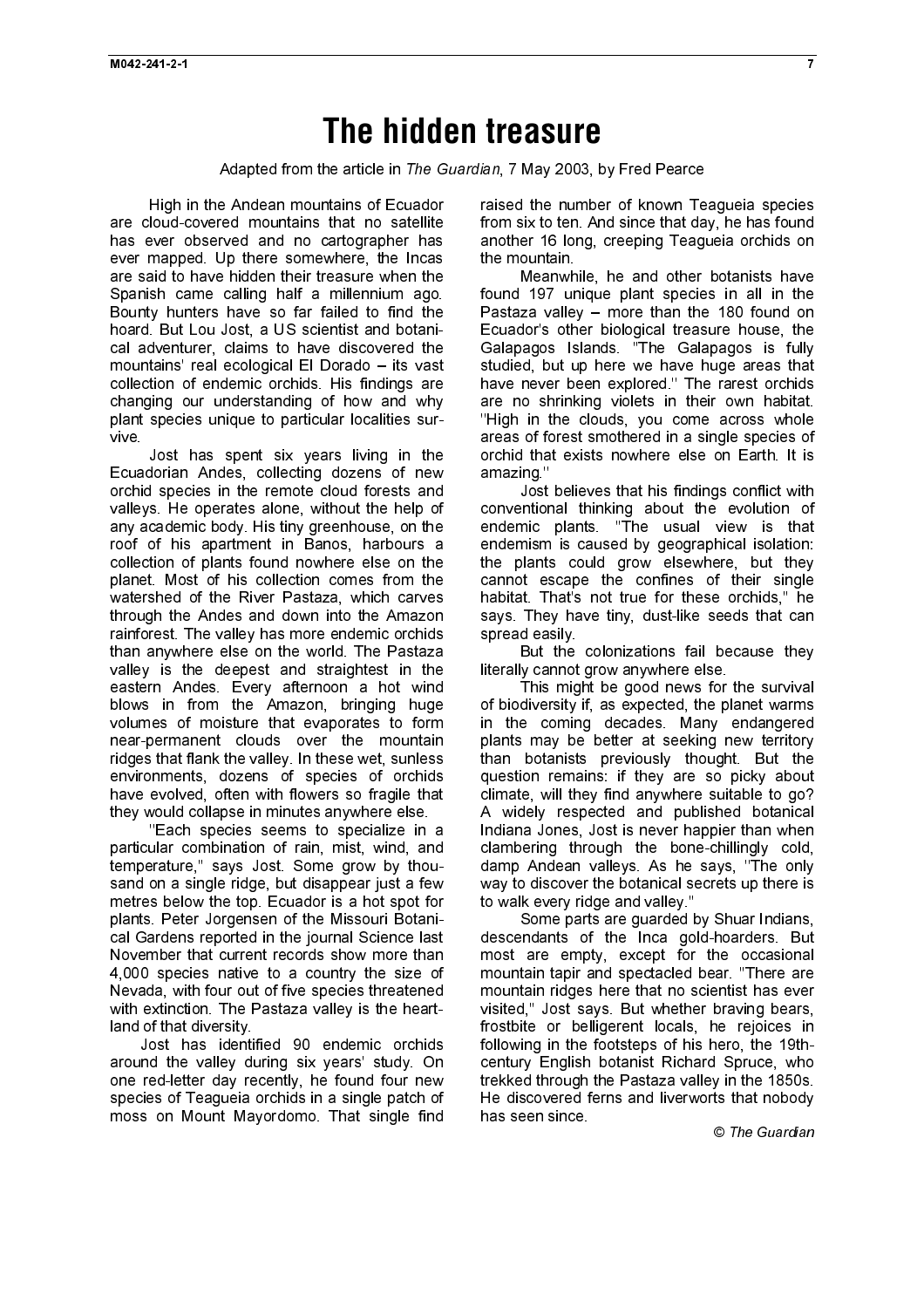TASK 1: GAP FILL

Write the missing words in the spaces provided on the answer sheet.

There is ONE word missing in each gap.

# Cyprus – the jewel of the Mediterranean

the southernmost island in the Mediterranean, 1 transparent waters, fabulous beaches and yearround clear sunny skies, Cyprus is pretty special. But there are plenty more reasons  $2$  the fabled island of love is such a rare jewel.

This peaceful, stress-free oasis has one of the lowest crime rates in Europe and a long tradition of hospitality toward travellers that makes \_\_3\_\_ among the most welcoming holiday destinations on earth. Of course it helps that Cyprus offers great value  $\_\_\_\_$  money and that everybody speaks English and drives on the left!

**B: POZNAVANJE IN RABA JEZIKA** (Čas reševanja: 40 minut)<br>TASK 1: GAP FILL<br>Write the missing words in the spaces provided on the answers<br>There is ONE word missing in each gap.<br>There is an example at the beginning: Gap 0.<br>Th There is an example at the beginning: Gap 0.<br>
Cyprus — the beginning: Gap 0.<br>
Adapted from an advertisement in<br>
MHy do people that have been to Cyprus and re<br>
the southermoost island in the Mediterranean,<br>
round clear sum Adapted from an advertisement in The Observer Magazine, 8 June 2003<br>
that have been to Cygrus and return year after year, refer to it  $\frac{0}{\sqrt{6}}$ <br>
bet lisand in the Medlerranesan,  $\frac{4}{\sqrt{6}}$  results were twatches fabil Why or people that have been to Cyprus and refer to the mystarible year, refer to it  $\frac{0}{\sqrt{10}}$  is people that have been to the people that the state  $\gamma$  and the state of summing cost summing contains and of the is se For those who want more than a sunlounger on holiday (the beaches are dreadfully seductive!), the island has few peers  $\overline{5}$  it comes to variety. Some visitors head straight out on tours of the magnificent monasteries 6 exquisite Byzantine churches. Others embark on bacchanalian wine tours, gourmet trails or birdwatching in the mountains. Then there are those content to return, year after year, to the same converted farmhouse in the same old sleepy village  $\_\,$ 7 they have become firm friends with the locals.

In recent years Cyprus has become a magnet for those  $\_\,$ 8 $\_\,$  put a premium on their fitness and wellbeing. Golf has become a very popular activity with three international standard golf courses 9 the island. And the mild climate and top-quality hotels boasting excellent facilities (Cypriot spas were recently included in the 100 Best Spas of the World) make it a Mediterranean destination second 10 none.

With a bewildering legacy of more than 10,000 years of history, Cyprus has spectacular amphitheatres, sumptuous Roman mosaics, Crusader bridges and Venetian fortresses. The culture calendar buzzes with year-round live performances attended \_\_11\_\_ holidaymakers, locals and the nymphs and goddesses who guard every tree, rock and pool on this paradisiacal island.

It is \_\_12\_\_ surprise that such bounty exists in Aphrodite's birthplace – she is, \_\_13\_\_ all, goddess of beauty and fertility. Nor does it come as a shock \_14\_ Richard the Lionheart chose Cyprus for his marriage and Mark Antony gave the island to Cleopatra when he \_\_15\_\_ looking for that extra special gift for the girl who had it all. Isn't it time you too brought your loved one a trip to the unforgettable jewel of the Mediterranean?

© The Observer Magazine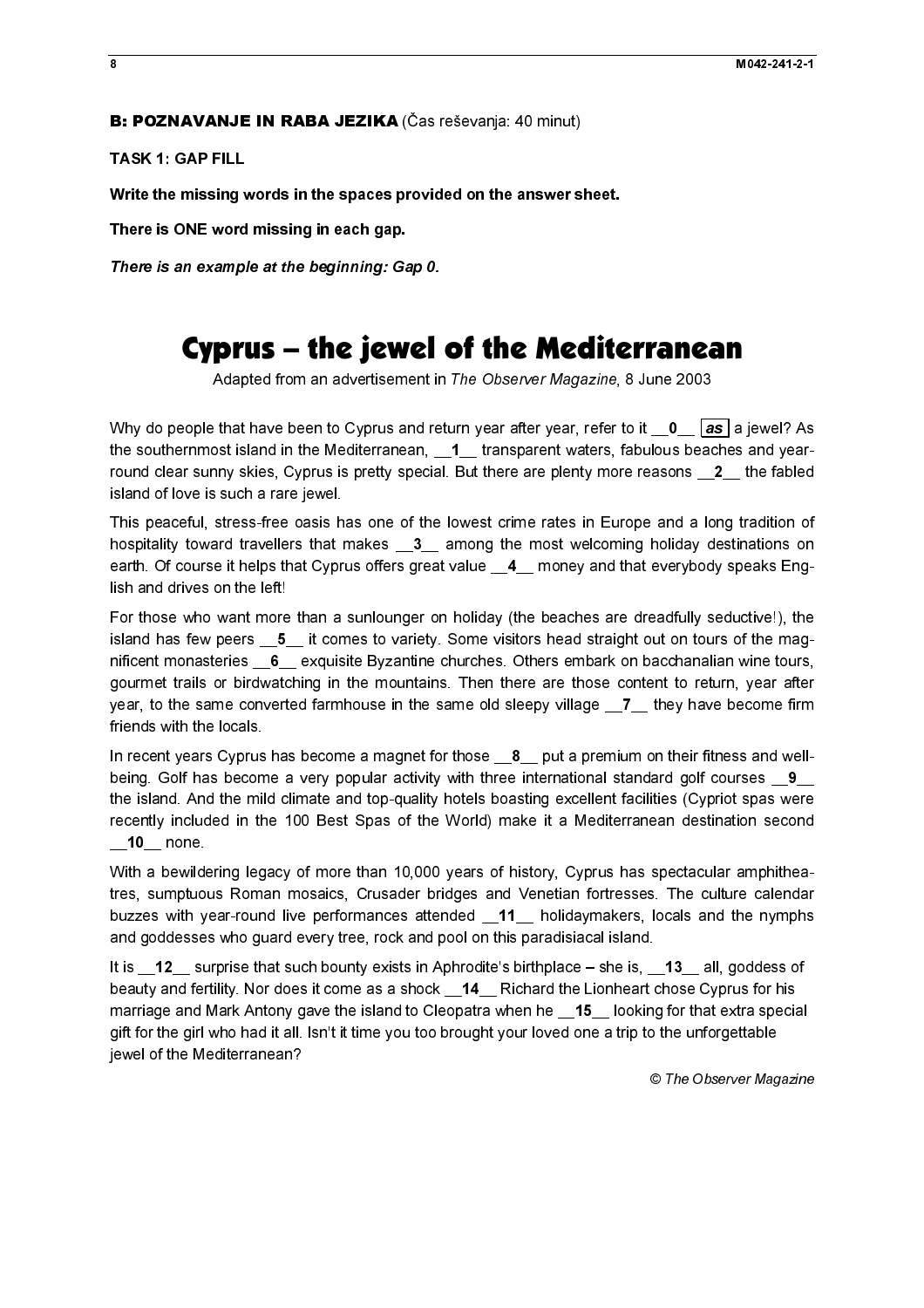TASK 2: GAP FILL

Write the correct form of the verb given in brackets in the spaces provided on your answer sheet.

There is an example at the beginning: Gap 0.

# The sickness in health

Adapted from an article in The Observer Magazine, 15 June 2003, by Dr Simon Atkins

at 50 yards with my eyes closed. But when it came to recognising the symptoms in myself, I missed them completely, even when they  $1$  (STARE) me in the face. The most likely reason for this is that, as a doctor, I subconsciously **\_\_2\_\_ (CHOOSE)** to ignore them. It couldn't possibly be happening to me: doctors 3 (NOT / GET) ill like everyone else, we're special.

There is an example at the beginning: Gap 0.<br>
The Sicknet<br>
Adapted from an article in The Observer<br>
In the surgery, I have always prided myself on<br>
at 50 yards with my eyes closed. But when it calculated<br>
then completely, In the surgery, I have a ways precise myself on  $\sim$  **Leading** lable to spot a case of mental distresses to the surgery lable to spot a case of mental distresses for the surger lable to spot a lable to spot a lable to spo But, of course, we aren't, as the obituary page of any medical journal illustrates. There you'll find details of the hunters who've become the hunted: the cardiologist who had a heart attack; the gynaecologist with ovarian cancer; and the psychiatrist who committed suicide. We are no more immune to illness than plumbers are to  $\,$  4  $\,$  (HAVE) leaking taps. But for generations, we  $\,$  5  $\,$  (PRETEND) that we should be and stiffened our upper lips in the face of symptoms that the rest of the population would seek help for. As house officers, we'd selfmedicate with antibiotics \_6\_ (TREAT) chest or throat infections. We'd have to \_\_7\_\_ (GIVE) the last rites before taking a day off sick. And if this has been the profession's attitude to physical illness among its ranks, mental illness has been a complete taboo. As a result, very few doctors have sought help for fear of the effect it would have on their career.

In March, the British Medical Journal dedicated an entire issue to the subject of doctors' well-being, which illustrated not only the importance of the problem, but highlighted the fact that more help  $\_8\_$  (BE) now available, if only doctors would ask for it. One study estimated that as many as 28 per cent of health professionals are suffering with stress,  $\qquad 9 \qquad$  (COMPARE) to only 18 per cent of the general population. This stress was most commonly manifested in symptoms of anxiety, depression and alcoholism. The fact that the British Medical Association's counselling service **10 (DEAL)** with 150 calls per month is encouraging, but would seem from these figures to be just the tip of an enormous iceberg.

My own problems began in December 2001 when, while no-one was looking, an aggressive form of cancer crept up on my father and took him within three weeks of diagnosis. We spent that time at his bedside, as helpless spectators. As a doctor I felt impotent in the face of this disease and as a son I watched as my father, counsellor and friend \_11\_ (TAKE) from me almost overnight. At the same time, my wife discovered she \_\_12\_\_ (BE) pregnant. This was unplanned, as we \_\_13\_\_ (COMPLETE) our family four years earlier, and as a result we both found it very difficult to come to terms with, particularly with so much of our emotional energy \_14\_ (TIE) up with my dad.

In the weeks after Dad's death,  $I = 15$  (TRY) to support my mother. And with my wife suffering morning, noon and night sickness, two little 'Jedi knights' to look after and hassles at work, I had precious little time to deal with my own sense of loss. The stress started to mount and I gradually became unwell.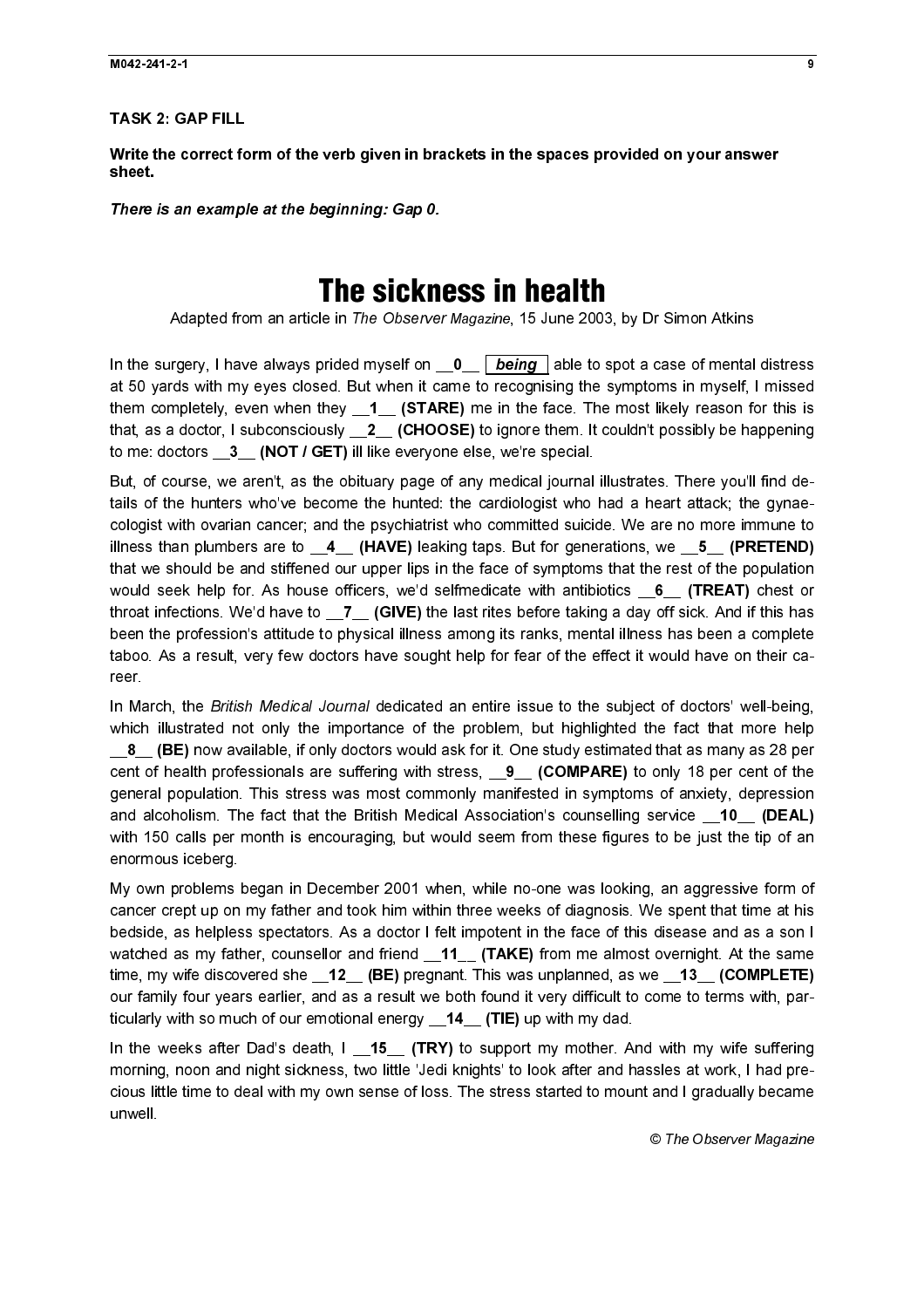# The quest for happiness

Adapted from an article in The Independent, 7 October 2002, by Lewis Wolpert

- reported in The Independent as saying that he was a little sad as he would have liked to have stayed on longer. This is but one example showing how so that economists need to measure happiness to determine policy. So, I was happy to be invited to a meeting on happiness at the London School of **Economics**
- Write the correct form of the values<br>
There is an example at the be<br>
There is an example at the be<br>
The Batter of the Velocity<br>
1) IMPORTANCE<br>
1) IMPORTANCE<br>
1) IMPORTANCE<br>
2) REASON One the well-b<br>
3) CALCULATE and wery u answer sheet.<br>
The question of the property of the correct form of the sale of the sale of the space of the space of the space of the space of the space of the space of the space of the space of the space of the space of There is an examples<br>Ada<br>
0) MANAGE<br>
1) IMPORTA<br>
2) REASON<br>
3) CALCULA<br>
4) ENVIOUS<br>
5) APPAREN<br>
6) MOUNTAI<br>
7) COMPLET<br>
8) BEHAVE<br>
9) CHARACT<br>
9) CHARACT **The quest Head of Alayted from an article in The Independent (New State Theorem and The Independent of the Beginning of the Beginning: The Beginning: Sample Cap 1.1 Controllers (Sample 1.1 Cap 1.1 Cap 1.1 Cap 1.1 Cap 1.1** 1) IMPORTA<br>
2) REASON<br>
3) CALCULA<br>
4) ENVIOUS<br>
5) APPAREN<br>
6) MOUNTAI<br>
7) COMPLET<br>
8) BEHAVE<br>
9) CHARACT<br>
10) PLEASE 2) REASON<br>
3) CALCULATE<br>
4) ENVIOUS<br>
5) APPARENT<br>
6) MOUNTAIN<br>
7) COMPLETE<br>
8) BEHAVE<br>
9) CHARACTER<br>
9) CHARACTER<br>
10) PLEASE 3) CALCULA<br>4) ENVIOUS<br>5) APPAREM<br>6) MOUNTAI<br>7) COMPLE<br>8) BEHAVE<br>9) CHARAC A  $\Lambda = \frac{1}{2}$  manager (who had just made E26m from the said of his firm was little sud as the would<br>have liked to have stayed on longer. This is but one example showing how that<br>difficult it is to understand happiness. B difficult it is to understand happiness. But it is an  $-1$ \_ problem; so much that it is an  $-1$  problem; so much shappy to be invited to a meeting on happiness at the London School of<br>Economics happy to be invited to a me One thing I learnt was that money can buy a \_<sup>2</sup>\_\_ amount of happiness –<br>One thing I learnt was that money can buy a \_<sup>2</sup>\_\_ amount of happinesing - and those with the lowest incomes in Europe and the USA show much higher there is a statistically strong link between income and a reported feeling of well-being – and those with the lowest incomes in Europe and the USA show much higher dissatisfaction with life. Lottery-winners do feel happier, very unhappy to being very happy. Studies on civil servants found that there is increased satisfaction and health the greater the control individuals have not very good at determining just what experience will actually increase our happiness. We tend to expect a future event to have a greater impact than the same event actually has had in the past.
- danger and misery. Why do it? The answer may lie in self-esteem, goal
- One must be careful in measuring happiness as the instantaneous feeling. reduces with time. People believe that becoming a paraplegic is much worse than paraplegics themselves find their own condition.
- $\frac{1}{2}$   $\overline{1}$   $\overline{1}$  4) ENVIOUS<br>5) APPARENT<br>6) MOUNTAIN<br>7) COMPLETE<br>8) BEHAVE<br>9) CHARACTER<br>10) PLEASE 5) APPAREN<br>6) MOUNTAI<br>7) COMPLET<br>8) BEHAVE<br>9) CHARACT 5) MOUNTAIN<br>T) COMPLETE<br>8) BEHAVE<br>9) CHARACTEI<br>10) PLEASE 7) COMPLETE<br>8) BEHAVE<br>9) CHARACTE<br>10) PLEASE 8) BEHAVE<br>9) CHARACTEI<br>10) PLEASE 9) CHARAC<br>9) CHARAC<br>10) PLEASE  $\frac{1}{2}$  9) PLEASE<br>10) PLEASE  $\begin{bmatrix} 1 \\ 1 \end{bmatrix}$  $\begin{bmatrix} 1 \\ 1 \\ 1 \end{bmatrix}$  $\frac{1}{2}$  $\overline{1}$  $\overline{a}$ 10) PLEASE and  $\frac{3}{2}$  suggest it would take about £1m to change someone from being  $\alpha$  or they correlar to change someone from being the moreone from being the presenced at stackoch and health the greater the control individuals over their work. <u>4</u> can be a serious negative factor. We are also, \_5\_<br>not very good at determining just what experience will actually increase our<br>happiness. We tend to expect a future event to have a greater impact than A nice analysis was made of  $\underline{6}$ , which can involve severe discomfort,<br>
danger and misery. Why do it? The answer may lie in self-esteem, goal<br>
bly among the many  $\underline{8}$ , that lead to happiness.<br>
One must be careful  $\frac{1}{2}$ , praise by others and mastery of the situation, all of which are proba-<br>bly among the many  $\underline{\mathbf{S}}$ , that lead to happiness as the instantaneous feeling,<br>Indeed, it is a  $\underline{\mathbf{9}}$  of happiness that the init bly among the many  $\_8$   $\_$  that lead to happiness.<br>One must be careful in measuring happiness as the linitiative duces with time. People believe that becoming a than paraplegics themselves find their own conditional th Indeed, it is a  $\_\_9$  of happiness that the initial reaction is strong, but<br>reduces with time. People believe that becoming a paraplegic is much worse<br>than paraplegics themselves find their own condition.<br>Can happiness r Can happiness really be assessed as if there were some sort of "joy juice" whose quantity in a person can be measured? I am unpersuaded, as the causes of happiness and unhappiness seem so varied. But there may be a common pathway; studies show that the  $\_10$  in approaching some goal<br>is associated with increased activity on the left side of the brain, while the<br>pleasure of having achieved it is associated with the right. Also, the i is associated with increased activity on the left side of the brain, while the pleasure of having achieved it is associated with the right. Also, the immune system works better if an individual is happy. Perhaps one day neurobiologists will be able to measure happiness, but at present it is easier to focus on the causes of unhappiness, just as ill health is easier to study than health.

 $\overline{10}$ 

© The Independent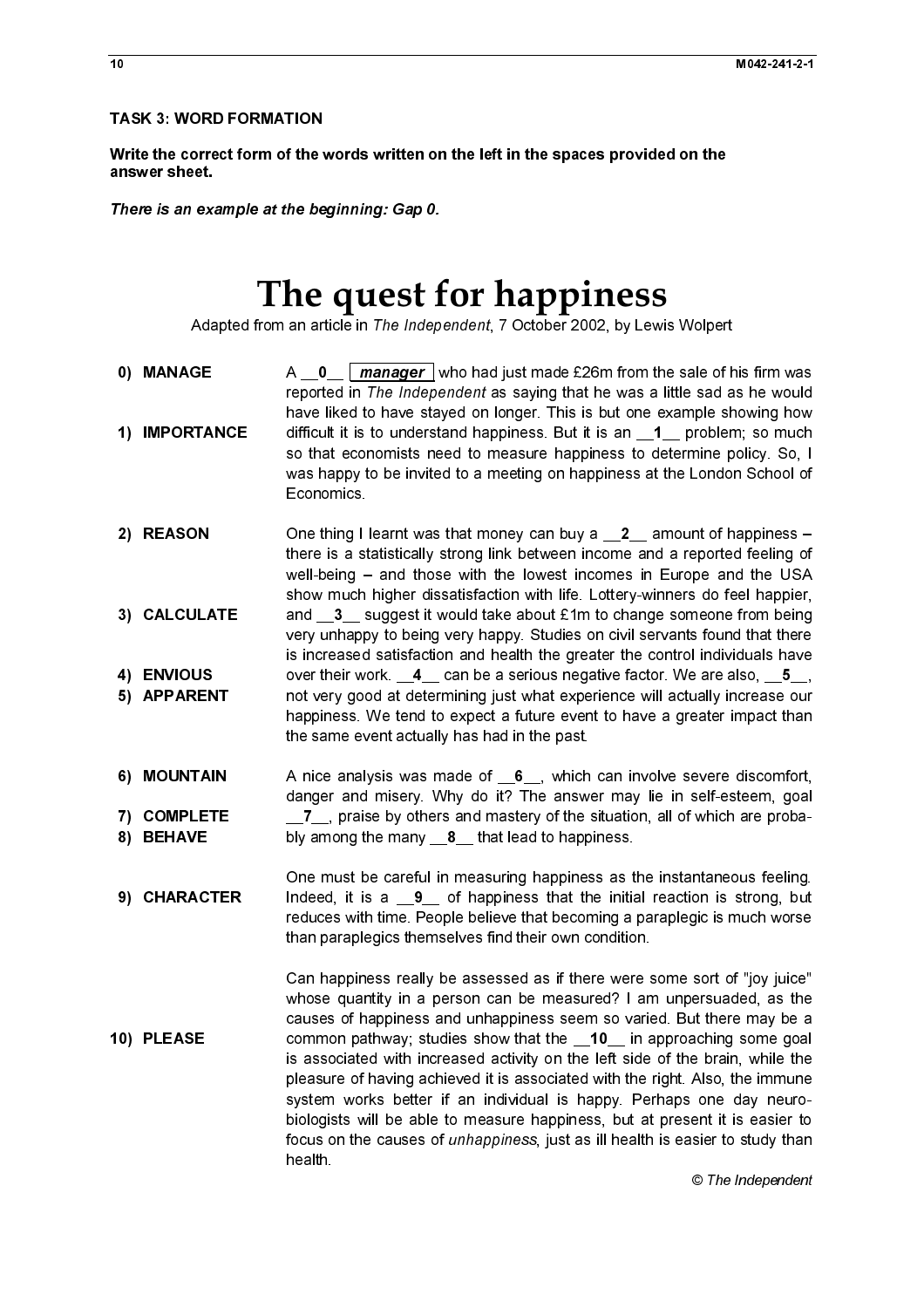PRAZNA STRAN